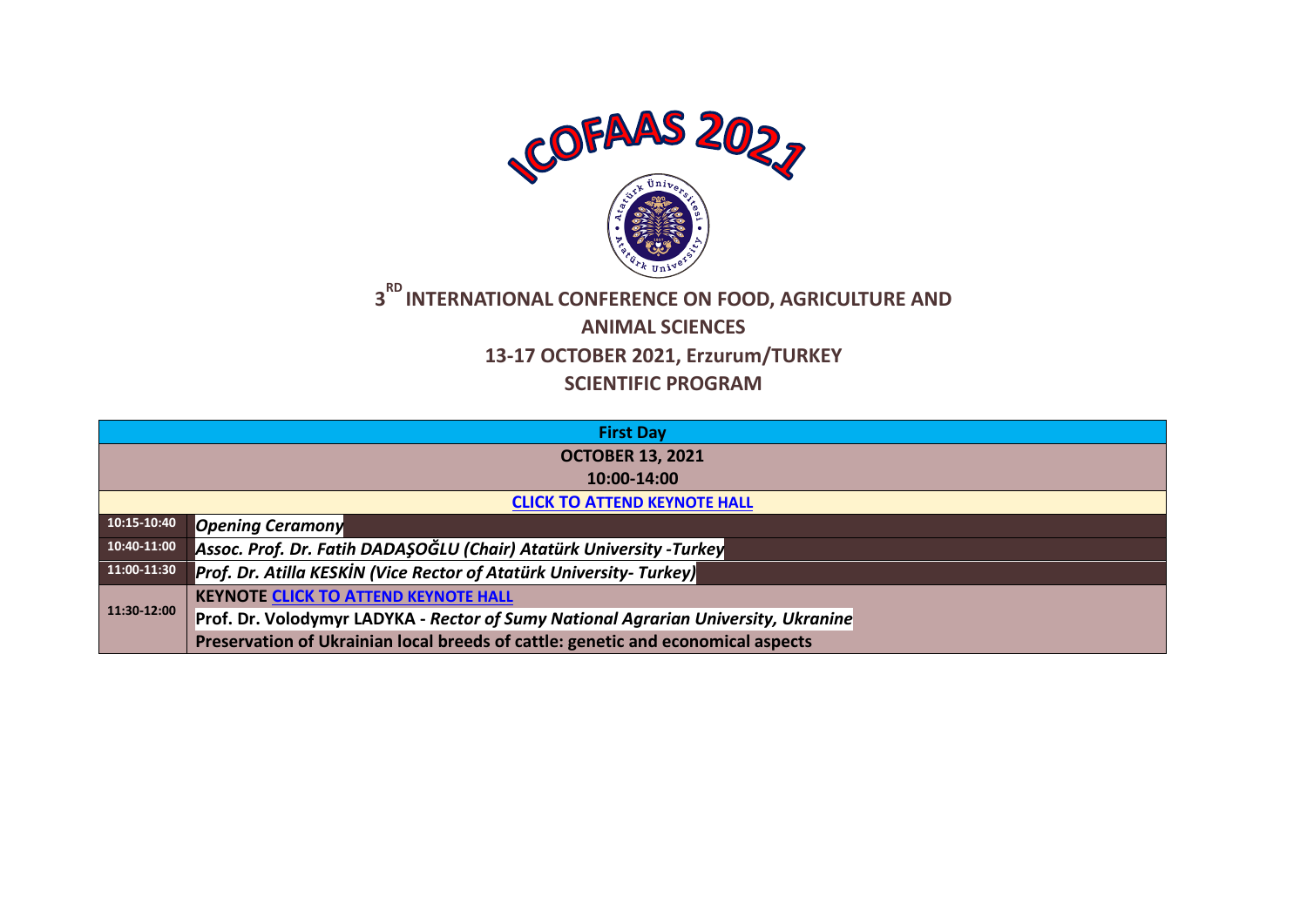| <b>First Day</b> |                                                                                                                   |             |                                                                                                      |  |
|------------------|-------------------------------------------------------------------------------------------------------------------|-------------|------------------------------------------------------------------------------------------------------|--|
|                  | OCTOBER 13, 2021/ 14:00-16:00                                                                                     |             |                                                                                                      |  |
| 14:00-14:30      |                                                                                                                   |             |                                                                                                      |  |
|                  | <b>KEYNOTE CLICK TO ATTEND KEYNOTE HALL</b>                                                                       |             |                                                                                                      |  |
|                  | Prof. Dr. Fikrettin ŞAHİN - Yeditepe University, Turkey                                                           |             |                                                                                                      |  |
|                  | Development of antimicrobial and antiviral materials potentially used in food, agriculture and health sectors     |             |                                                                                                      |  |
|                  | <b>HALL 1 PARTICIPANT</b>                                                                                         |             | <b>HALL 2 PARTICIPANT</b>                                                                            |  |
|                  | <b>PLEASE CLICK TO ATTEND</b>                                                                                     |             | <b>PLEASE CLICK TO ATTEND</b>                                                                        |  |
|                  | Session Chair: Assoc. Prof. Dr. Mucip GENISEL                                                                     |             | <b>Session Chair:Assoc. Prof. Dr. Burak KAPTANER</b>                                                 |  |
| 14:30-14:45      | Modeling of Diameter Growth of Valonia Oak Trees Grown in Duhok                                                   | 14:30-14:45 | Frequencies of Some Morphological Features and Haemoglobin Type in                                   |  |
|                  | Province, Iraq                                                                                                    |             | <b>Muscovy Duck</b>                                                                                  |  |
| 14:45-15:00      | Tariq SALIH*, Muzahim YOUNIS, Salih WALI<br>Evaluation of the Effects of Biochar on Organic Acid Content of Beans | 14:45-15:00 | <b>Oladiran Daniel AYODEJI</b><br>Free Radical Scavenging, Ferrous Anion Chelating and Antihemolytic |  |
|                  | <b>Grown in Cd Conditions</b>                                                                                     |             | <b>Activity of Quercetin</b>                                                                         |  |
|                  | Esin DADASOGLU*, Ertan YILDIRIM, Melek EKINCI, Metin TURAN, Hilal                                                 |             | Amina LAMOURI*, Dalila MESSAOUDI, Seoussen KADA, Hicham MEZITI,                                      |  |
|                  | <b>ANGIN</b>                                                                                                      |             | <b>Hamama BOURICHE</b>                                                                               |  |
| 15:00-15:15      | Growth and Leaf Nutritional Quality of Green Onion in Response to                                                 | 15:00-15:15 | Update on Canine Leishmaniasis in Algeria, Neglected Zoonosis                                        |  |
|                  | Organic and Inorganic Fertilization as Compared to Soilless Cultivation<br>Ghazi AL-KARAKI Ozlem ALTUNTAS*        |             | <b>Fayçal ZEROUAL*</b>                                                                               |  |
| 15:15-15:30      | Effects of Dopamine on Hormone and Mineral Content of Tomato                                                      | 15:15-15:30 | Frequencies of Haemoglobin Polymorphism in Normal and Rare Feather                                   |  |
|                  | <b>Seedling under Salinity</b>                                                                                    |             | <b>Type Adult Nigerian Local Chickens</b>                                                            |  |
|                  | Ertan YILDIRIM*, Melek EKINCI, Metin TURAN, Merve YUCE, Oguzhan                                                   |             | <b>Fatimah BABALOLA*</b>                                                                             |  |
| 15:30-15:45      | <b>ARAZ</b><br>Agroecological Assessment of Soils Under Vineyards of Goygol Region of                             | 15:30-15:45 | <b>Acidosis In Ruminants, New Approach</b>                                                           |  |
|                  | Azerbaijan                                                                                                        |             | Tiago Neves Pereira VALENTE*, Fatih DADAŞOĞLU, Wallacy Barbacena Rosa                                |  |
|                  | Mahluga YUSIFOVA*, Kamala NURIYEVA, Nigar SULTANOVA, Leyli<br><b>KARIMOVA</b>                                     |             | dos SANTOS, Andréia Santos CEZÁRIO, Jeferson Corrêa RIBEIRO                                          |  |
|                  |                                                                                                                   |             |                                                                                                      |  |
|                  |                                                                                                                   |             | <b>KEYNOTE CLICK TO ATTEND KEYNOTE HALL</b>                                                          |  |
| 16:00-16:30      | Asist. Prof. Dr. Ayman El SABAGH- Kafr El-sheik University, Egypt                                                 |             |                                                                                                      |  |
|                  | Effects and management strategies of abiotic stresses in crops                                                    |             |                                                                                                      |  |
|                  |                                                                                                                   |             |                                                                                                      |  |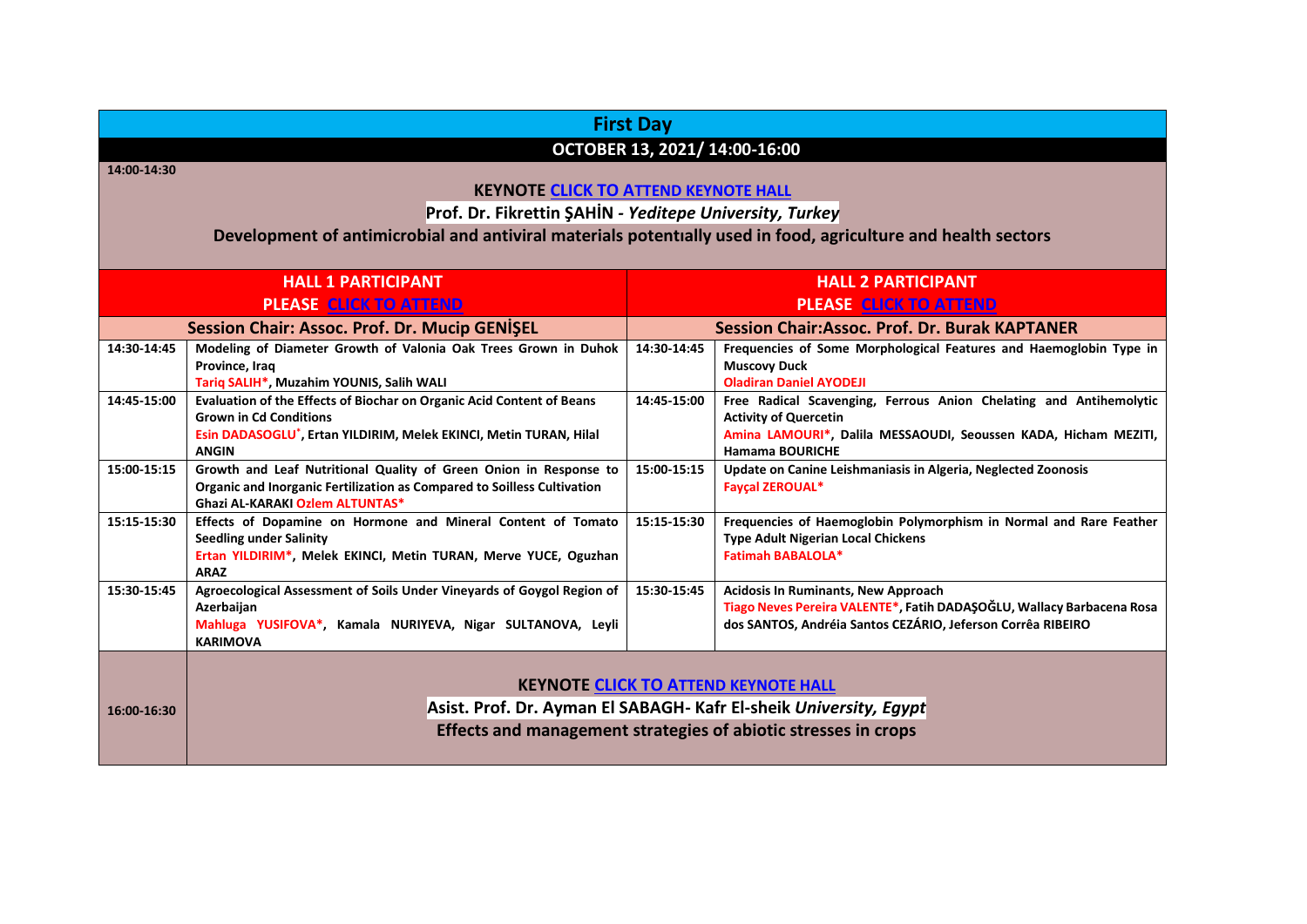|             | <b>SECOND DAY</b><br>OCTOBER 14, 2021/ 10:00-14:00                                                                                                                                                                                          |                                                   |                                                                                                                                                                                                                                |  |
|-------------|---------------------------------------------------------------------------------------------------------------------------------------------------------------------------------------------------------------------------------------------|---------------------------------------------------|--------------------------------------------------------------------------------------------------------------------------------------------------------------------------------------------------------------------------------|--|
| 10:00-10:30 | <b>KEYNOTE CLICK TO ATTEND KEYNOTE HALL</b><br>Assoc. Prof. Dr. Olena MELNYK Sumy National Agrarian University, Ukranine<br>Climate change mitigation by improving municipal organic wastes management: practices of the Europe and Ukraine |                                                   |                                                                                                                                                                                                                                |  |
|             | <b>HALL 1 PARTICIPANT</b><br><b>PLEASE CLICK TO ATTEND</b>                                                                                                                                                                                  |                                                   | <b>HALL 2 PARTICIPANT</b><br><b>PLEASE CLICK TO ATTEND</b>                                                                                                                                                                     |  |
|             | Session Chair: Assoc. Prof. Dr. Abdulahad DOĞAN                                                                                                                                                                                             | <b>Session Chair: Assoc. Prof. Dr. Elif TOZLU</b> |                                                                                                                                                                                                                                |  |
| 10:30-10:45 | The Effects of Irrigation Regime on Silage Maize Chlorophyll Content<br>(SPAD) in Sewage Sludge Applied Soil<br><b>Mehmet ALTUN*, Ustun SAHIN</b>                                                                                           | 10:30-10:45                                       | Suppression of Meloidogyne incognita with Entomopathogenic Agents<br>Ayşenur ASLAN, Cenk KESKİN*, Elif TOZLU, Fatih DADAŞOĞLU, Dilek<br>DİNÇER, Önder ÇALMAŞUR, Recep KOTAN                                                    |  |
| 10:45-11:00 | The Effect of Different Irrigation Regimes on Chlorophyll Content (SPAD)<br>in Silage Maize Grown by Organic Fertilization<br>Abdoul Nasser ABOUBACAR DAN BADAOU*, Ustun SAHIN                                                              | 10:45-11:00                                       | Investigation of the Possibilities Use of Some Bacterial Biopesticides in the<br>Biological Control against Hyalopterus pruni (Geoffroy, 1762)<br>Muhammed TATAR, Haluk Kemal NARMANLIOĞLU*, Fatih DADAŞOĞLU,<br>Kenan KARAGÖZ |  |
| 11:00-11:15 | Variations in CO <sub>2</sub> Emissions from Field Previously Irrigated with Different<br>Levels of Wastewater under Different Tillage Practices<br>Caner YERLI*, Ustun SAHIN, Taskin OZTAS, Selda ORS, Fatih Mehmet<br><b>KIZILOGLU</b>    | 11:00-11:15                                       | Biology and Damage of the Nematus (=Croesus) septentrionalis (L., 1758)<br>(Hymenoptera: Tenthredinidae) Species on Betula Pendula Tree in Erzurum<br>Ahmet Buğra AYKAÇ <sup>*</sup> , Önder ÇALMAŞUR                          |  |
| 11:15-11:30 | Effects of Water Quality on Some Physiological Properties of Silage Maize<br>(Zea mays) Under Different Tillage Practices<br>Caner YERLI*, Ustun SAHIN, Selda ORS, Fatih Mehmet KIZILOGLU, Taskin<br><b>OZTAS</b>                           | 11:15-11:30                                       | Improving The Integrated Protection of Apple Trees From The Apple Moth<br>(Cydia Pomonella L.) In Tajikistan<br>Kakharov Kakhar KHABIBULLAEVICH*                                                                               |  |
| 11:30-11:45 | Main challenges in agricultural commodity market: logistics issues for the<br>export of fresh agricultural products in Azerbaijan<br>Saadat HAJIYEVA*                                                                                       | 11:30-11:45                                       | A New Ichneumonid Parasitoid of the Sawfly Cimbex quadrimaculata<br>(Muller) (Hymenoptera: Cimbicidae) in Turkey<br>Mustafa ATAŞ*, Saliha ÇORUH                                                                                |  |
| 11:45-12:00 | Myricetin contributes to the alleviation of damages on erythrocyte<br>membranes caused by oxidative stress<br>Mucip GENIŞEL*, Aykut OZTEKIN                                                                                                 | 11:45-12:00                                       | New Records on the Ichneumonidae Fauna (Hymenoptera) of the Black Sea<br><b>Coast of Turkey</b><br>Janko KOLAROV Saliha ÇORUH*                                                                                                 |  |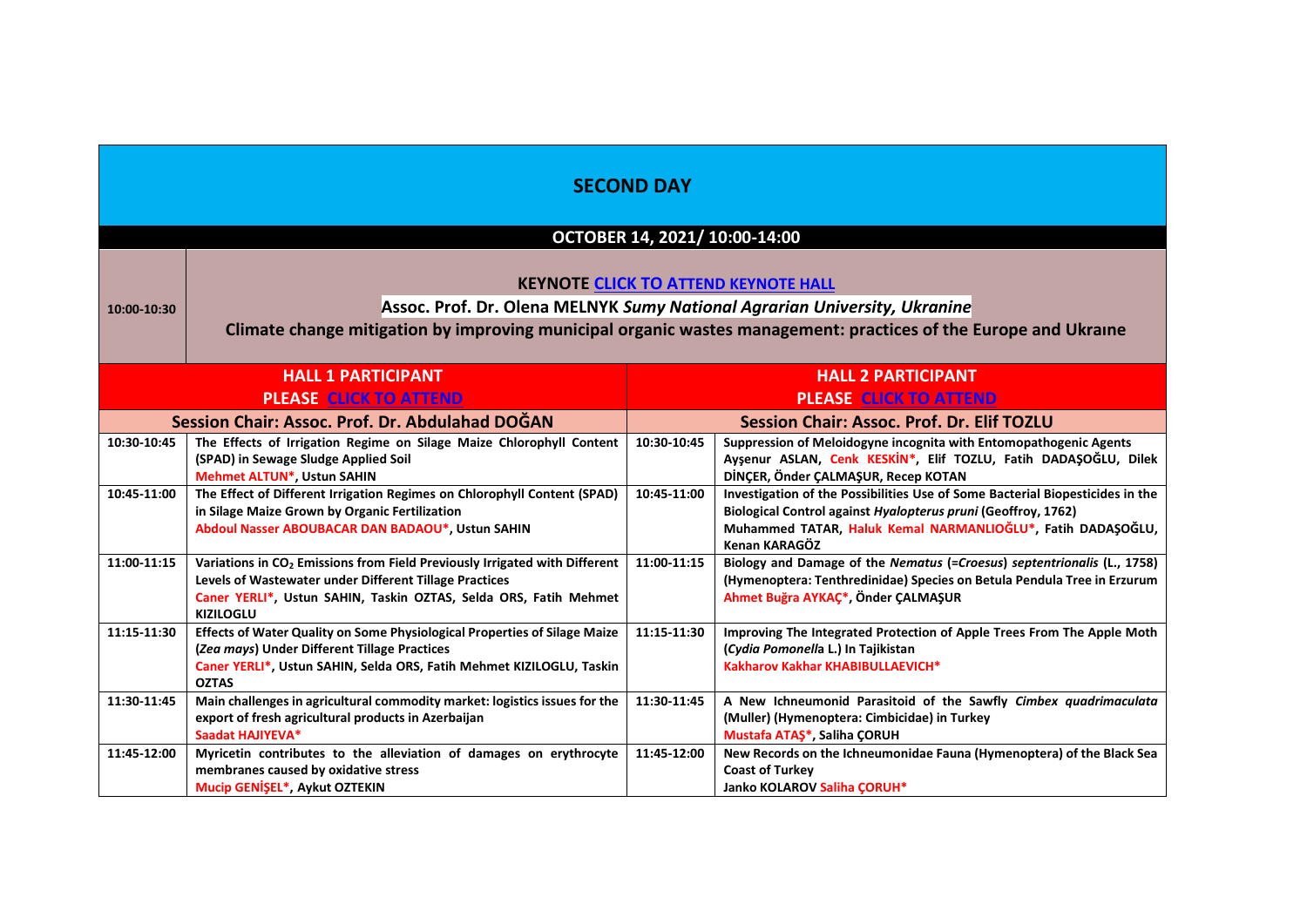| <b>SECOND DAY</b>                                        |                                                                                                                                           |             |                                                                                                                                             |
|----------------------------------------------------------|-------------------------------------------------------------------------------------------------------------------------------------------|-------------|---------------------------------------------------------------------------------------------------------------------------------------------|
|                                                          |                                                                                                                                           |             | OCTOBER 14, 2021/ 14:00-16:00                                                                                                               |
|                                                          |                                                                                                                                           |             |                                                                                                                                             |
|                                                          |                                                                                                                                           |             | <b>KEYNOTE CLICK TO ATTEND KEYNOTE HALL</b>                                                                                                 |
| 14:00-14:30                                              |                                                                                                                                           |             | Prof. Dr. Parisa ZIARATI Head of Nutrition and Food Sciences Research Center, Iran                                                          |
|                                                          |                                                                                                                                           |             | Novel method for cadmium detoxification from contaminated soil and coriandrum sativum by coffee waste                                       |
|                                                          | <b>HALL 1 PARTICIPANT</b>                                                                                                                 |             | <b>HALL 2PARTICIPANT</b>                                                                                                                    |
|                                                          | <b>PLEASE CLICK TO ATTEND</b>                                                                                                             |             | <b>PLEASE CLICK TO ATTEND</b>                                                                                                               |
|                                                          | <b>Session Chair: Prof. Dr. Melek EKİNCİ</b>                                                                                              |             | <b>Session Chair:Assoc. Prof. Dr. Semih KALE</b>                                                                                            |
| 14:30-14:45                                              | Partial Purification of Chitinase from Pantoea agglomerans RK-79 and<br><b>Some Characterization Studies</b><br><b>Merve SENOL KOTAN*</b> | 14:30-14:45 | The Effects of Oleander (Nerium oleander L.) Flower Extract on Small<br><b>Intestine of Diabetic Rats</b><br>Abdulahad DOGAN*, Ismail CELIK |
| 14:45-15:00                                              | A Study on the Comparison Between the Phytase Enzyme Activites of                                                                         | 14:45-15:00 | <b>Ruminant Pestiviruses in North Africa</b>                                                                                                |
|                                                          | Lactococcus lactis and Lactobacillus brevis which are Obtained Through                                                                    |             | Guidoum Khaled AZZEDDINE*, B. Benallou, L. Pailler, J. Espunyes, S. Napp,                                                                   |
|                                                          | <b>Natural Resources and Have Probiotic Natures</b><br>Neslihan DIKBAS*, Merve KIZILKAYA, Sevda UÇAR, Şeyma ALIM                          |             | O. Cabezon                                                                                                                                  |
| 15:00-15:15                                              | The Treatment of Endometriosis with the Natural Products                                                                                  | 15:00-15:15 | Entrepreneurial Competency of Farmers & Fisher folks towards Community-                                                                     |
|                                                          | Mert ILHAN, Abdulhamit BATTAL*, Ömer TURKMEN                                                                                              |             | <b>Based Enterprise Development</b><br>Nerisa N. PALADAN*                                                                                   |
| 15:15-15:30                                              | The Biological Synthesis of Silver Nanoparticles Using Bearded Lichen                                                                     | 15:15-15:30 | In-vitro response of rumen microbiota to anti-methanogenic against the                                                                      |
|                                                          | (Usnea longissima Ach.) Extract<br><b>Abdulhamit BATTAL*</b>                                                                              |             | mitigation of methane gas by dairy cows<br><b>Beenish IMTIAZ*</b>                                                                           |
| 15:30-15:45                                              | Comparison of Two Differential Media in Screening of Entophytic Bacteria                                                                  | 15:30-15:45 | Growth Performance, Fattening, Carcass and Conformation Traits of                                                                           |
|                                                          | for Siderophore Production<br>Şilan ATBAŞ*, Bilgin TAŞKIN, Ceylan Pınar UÇAR, Dilek ÖZCAN YARDIM,                                         |             | Pietrain Pigs of Diffirent Genetic Ancestry in the South of Ukranie                                                                         |
|                                                          | Ahmet AKKÖPRÜ                                                                                                                             |             | Ruslan SUSOL*, Oleksandr Tatsii, Mykhailo BROSHKOv                                                                                          |
|                                                          |                                                                                                                                           |             |                                                                                                                                             |
|                                                          |                                                                                                                                           |             | <b>KEYNOTE CLICK TO ATTEND KEYNOTE HALL</b>                                                                                                 |
| 16:00-16:30                                              |                                                                                                                                           |             | Assist. Prof. Dr. Saida F. Shnaigat- Jordan University, Jordan                                                                              |
|                                                          |                                                                                                                                           |             | Multi floral honey has a protective effect against mammary cancer induced                                                                   |
| by 7,12-Dimethylbenz(a)anthracene in sprague dawley rats |                                                                                                                                           |             |                                                                                                                                             |
|                                                          |                                                                                                                                           |             |                                                                                                                                             |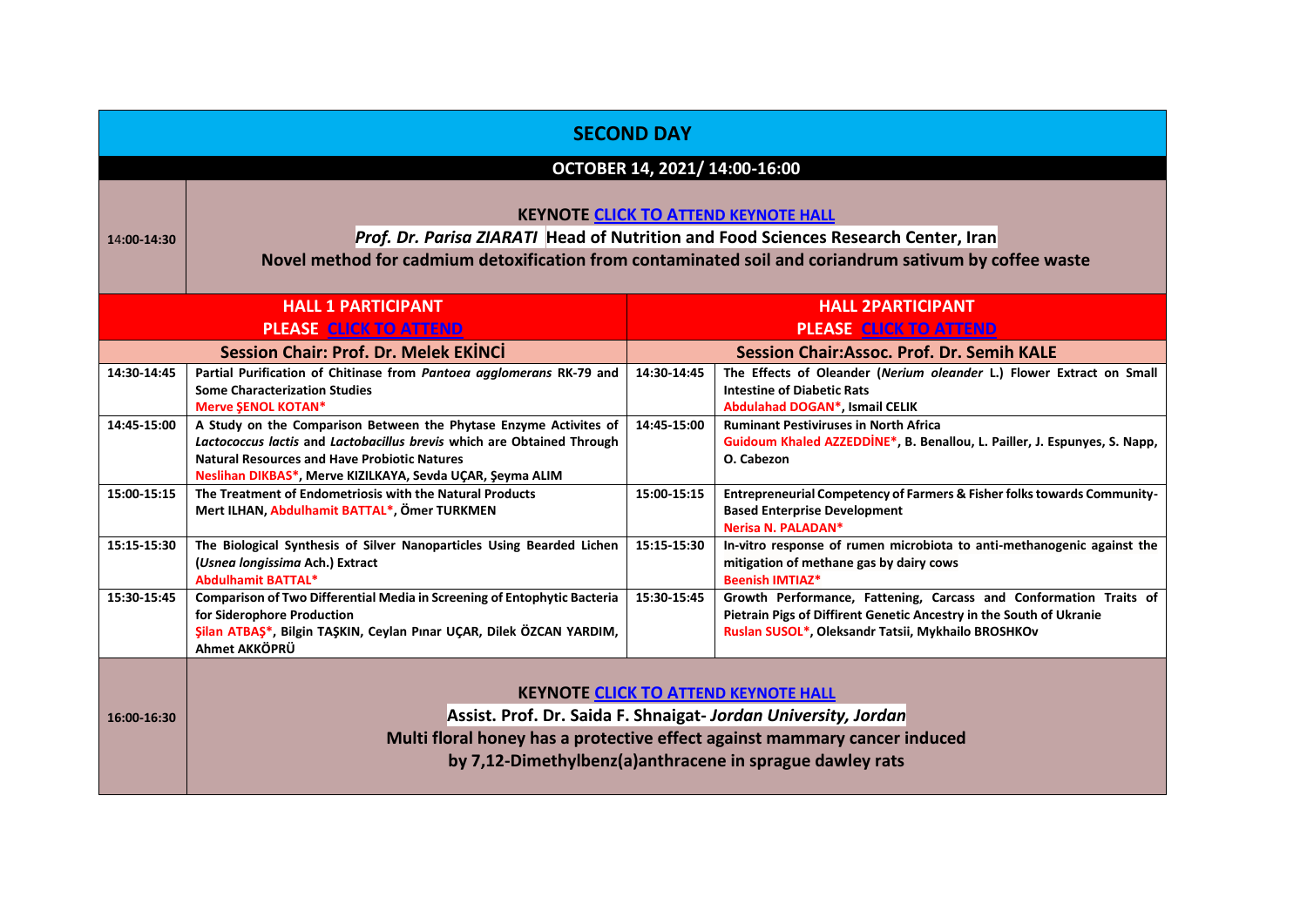| <b>THIRD DAY</b>              |                                                                                                                                                                                            |             |                                                                                                                                                                  |  |
|-------------------------------|--------------------------------------------------------------------------------------------------------------------------------------------------------------------------------------------|-------------|------------------------------------------------------------------------------------------------------------------------------------------------------------------|--|
|                               | OCTOBER 15, 2021/ 10:00-14:00                                                                                                                                                              |             |                                                                                                                                                                  |  |
| 10:00-10:30                   | <b>KEYNOTE CLICK TO ATTEND KEYNOTE HALL</b><br>Dr. Dilfuza EGAMBERDIEVA - Leibinz Centre for Agricultural Landscape Research, Germany<br><b>Biological control of plant root pathogens</b> |             |                                                                                                                                                                  |  |
|                               | <b>HALL 1 PARTICIPANT</b><br><b>HALL 2PARTICIPANT</b>                                                                                                                                      |             |                                                                                                                                                                  |  |
| <b>PLEASE CLICK TO ATTEND</b> |                                                                                                                                                                                            |             | <b>PLEASE CLICK TO ATTEND</b>                                                                                                                                    |  |
|                               | <b>Session Chair: Assoc. Prof. Dr. Burak ALAYLAR</b>                                                                                                                                       |             | Session Chair: Assoc. Prof.Dr. Kenan KARAGÖZ                                                                                                                     |  |
| 10:30-10:45                   | <b>Effect of Organic Fertilizers on Chlorophill</b><br>Zehra TOKTAY*, Esengül ERİM                                                                                                         | 10:30-10:45 | Relationship Between Egg Weight and Egg Quality Traits of Homing Pigeon<br>Egg<br>Abdulwahab Barakat ABODUNRIN*, Ojo F.E SOLA                                    |  |
| 10:45-11:00                   | Interaction of Paeonia lactiflora Pall. phytochemicals with SARS-CoV-2<br>Key Therapeutic Target: The Main Protease (Mpro)<br>Selma HOUCHI*, Zakia MESSASMA                                | 10:45-11:00 | A Systematic Review and Meta-analysis of the Prevalence of Salmonella in<br><b>Chicken Meat in Turkey</b><br>Gizem ÇUFAOĞLU*, Pınar AMBARCIOĞLU                  |  |
| 11:00-11:15                   | <b>Biological Activities of a Medicinal Plant, Moringa oliefiera</b><br>Zakia MESSASMA, Selma HOUCHI*                                                                                      | 11:00-11:15 | Identification and characterization of bacteria isolated from sour cherry<br>trees in the province of Erzurum, Turkey<br>Damla RUZGAR, Arzu GORMEZ               |  |
| 11:15-11:30                   | Taxonomical Classification of Nigerian guinea Fowl Using Mitochondria<br>12S rRNA Gene<br><b>Joses ADEWARA*</b>                                                                            | 11:15-11:30 | Sous-vide Technology in Aquaculture<br>Pınar OĞUZHAN YILDIZ, Gökhan ARSLAN*, Pakize ÇALIŞ ERUMIT                                                                 |  |
| 11:30-11:45                   | Contribution to the study of the antimicrobial activity and antioxidant<br>power of phenolic compounds in carob<br>Fatima Zahra ABBOUYEN, Roquia Hayet BENYAHIA, Samir GUEZZEN*            | 11:30-11:45 | First Intestinal Parasites Survey of Leucoraja circularis, In Algerian Bassin<br>With Comment of their Mode of Attachment<br>Karima BENMESLEM*, Fadila TAZEROUTI |  |
| 11:45-12:00                   | In vitro evaluation of total polyphenol and flavonoids content and the<br>antioxidant activity of an extract from a plant of the Capparaceae family<br><b>Manel SRIEF*</b>                 | 11:45-12:00 | Investigating the effect of Psyllium husk gum on the stability and sensory<br>properties of Doogh<br>Masoud TAGHIZADEH*, Hesam al-din AKHOONDZADEH               |  |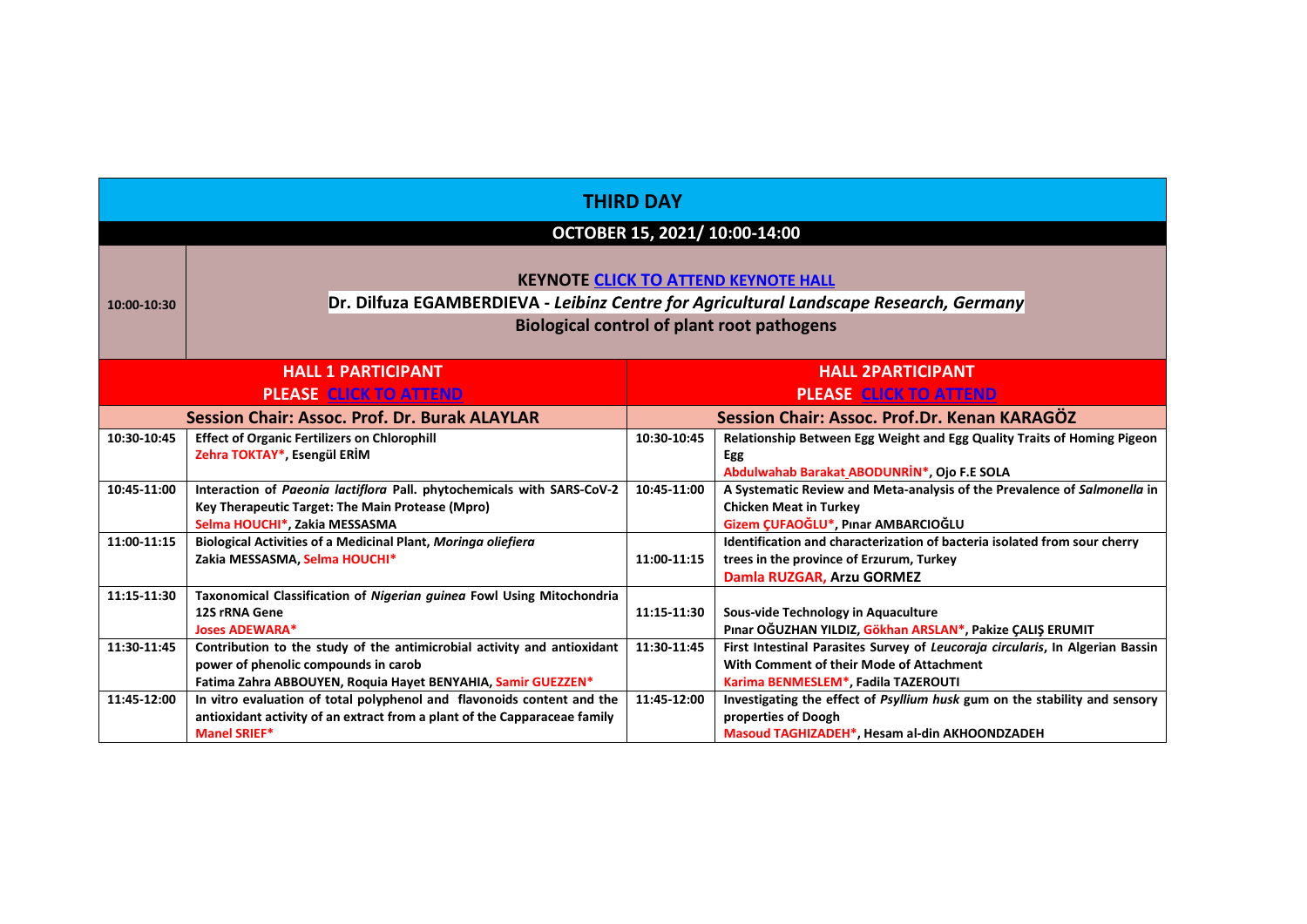| <b>THIRD DAY</b>                                                                                                                          |                                                                                                                                                                                                                                                                                      |                     |                                                                                                                                                                                  |  |
|-------------------------------------------------------------------------------------------------------------------------------------------|--------------------------------------------------------------------------------------------------------------------------------------------------------------------------------------------------------------------------------------------------------------------------------------|---------------------|----------------------------------------------------------------------------------------------------------------------------------------------------------------------------------|--|
|                                                                                                                                           |                                                                                                                                                                                                                                                                                      |                     |                                                                                                                                                                                  |  |
|                                                                                                                                           |                                                                                                                                                                                                                                                                                      |                     | OCTOBER 15, 2021/ 14:00-16:00                                                                                                                                                    |  |
| <b>KEYNOTE CLICK TO ATTEND KEYNOTE HALL</b><br>Prof. Dr. Naveen Kumar ARORA - Babasaheb Bhimrao Ambedkar University, India<br>14:00-14:30 |                                                                                                                                                                                                                                                                                      |                     |                                                                                                                                                                                  |  |
|                                                                                                                                           |                                                                                                                                                                                                                                                                                      |                     | BioAgriculture: application of plant growth promoting microorganisms to mitigate salinity stress                                                                                 |  |
|                                                                                                                                           | <b>HALL 1 PARTICIPANT</b>                                                                                                                                                                                                                                                            |                     | <b>HALL 2PARTICIPANT</b>                                                                                                                                                         |  |
|                                                                                                                                           | <b>PLEASE CLICK TO ATTEND</b>                                                                                                                                                                                                                                                        |                     | <b>PLEASE CLICK TO ATTEND</b>                                                                                                                                                    |  |
| <b>Session Chair: Prof. Dr. Ertan YILDIRIM</b>                                                                                            |                                                                                                                                                                                                                                                                                      |                     | <b>Session Chair: Assist. Prof. Dr. Selma HOUCHI</b>                                                                                                                             |  |
| 14:30-14:45                                                                                                                               | Wheat Breeding on High Breadmaking Quality in Dry Rainfed Condition<br>Sevfulla HUSEYNOV*, Sevinj MAMMADOVA                                                                                                                                                                          | 14:30-14:45         | <b>Postbiotics and Parabiotics</b><br><b>Mehmet Cemal ADIGUZEL*, Guler YENICE</b>                                                                                                |  |
| 14:45-15:00                                                                                                                               | Determination of The Effects of Humic Acid and Plant Development Enrolling<br>Bacteria (PGPB) Applications on Yield and Yield Components in Wheat<br>Fatih CIG <sup>*</sup> , Mesut BUDAK, Mehmet SONKURT, Necat TOGAY, Yeşim<br>TOĞAY, Ferit SÖNMEZ, Murat ERMAN, Mustafa CERİTOĞLU | 14:45-15:00         | A Food Contaminant; Bpa<br>Sevda URCAR GELEN*                                                                                                                                    |  |
| 15:00-15:15                                                                                                                               | Determination of High Productivity and Sustainability Characteristics of Local<br>and Introduced Wheat Genotypes under Irrigated and Abiotic Stress Conditions<br><b>Tamraz H. TAMRAZOV*</b>                                                                                         | 15:00-15:15         | Nutritional Importance of Vitamin D During COVID-19 Pandemic<br>Melek ZOR*, Memnune SENGÜL                                                                                       |  |
| 15:15-15:30                                                                                                                               | The Function of Exogenous Melatonin Application on Amino Acid and<br><b>Organic Acid Content in Chickpea Seedling under Salt Stress</b><br>Esin DADASOGLU*, Melek EKINCI, Ertan YILDIRIM, Metin TURAN                                                                                | 15:15-15:30         | Determination of Gamma Aminobutyric Acid (GABA) Production Ability of<br>Lactic Acid Bacteria Isolated from Yogurt and Kefir Grain<br>Sümeyra IŞIK*, Elif DAĞDEMİR, Bülent ÇETİN |  |
| 15:30-15:45                                                                                                                               | Investigation of The Effects of Hydrogen Sulfide on The Mineral Content<br>of Cucumber Seedlings under Salt Stress<br>Melek EKINCI*, Ertan YILDIRIM, Metin TURAN                                                                                                                     | 15:30-15:45         | Quantitative analysis of camel's milk proteins<br>Wassila ILIAS*, CHERIFI Y. A. TABET AOUL N. GUAOUR S.B.S.                                                                      |  |
|                                                                                                                                           |                                                                                                                                                                                                                                                                                      |                     | <b>KEYNOTE CLICK TO ATTEND KEYNOTE HALL</b>                                                                                                                                      |  |
|                                                                                                                                           |                                                                                                                                                                                                                                                                                      |                     | Prof. Dr. Osama EISA MOHAWESH - Mutah University, Jordan                                                                                                                         |  |
| Effect of colored shading nets on the growth and water use efficiency of sweet pepper (Capsicum annum L.) grown under<br>16:00-16:30      |                                                                                                                                                                                                                                                                                      |                     |                                                                                                                                                                                  |  |
|                                                                                                                                           |                                                                                                                                                                                                                                                                                      | semiarid conditions |                                                                                                                                                                                  |  |
|                                                                                                                                           |                                                                                                                                                                                                                                                                                      |                     |                                                                                                                                                                                  |  |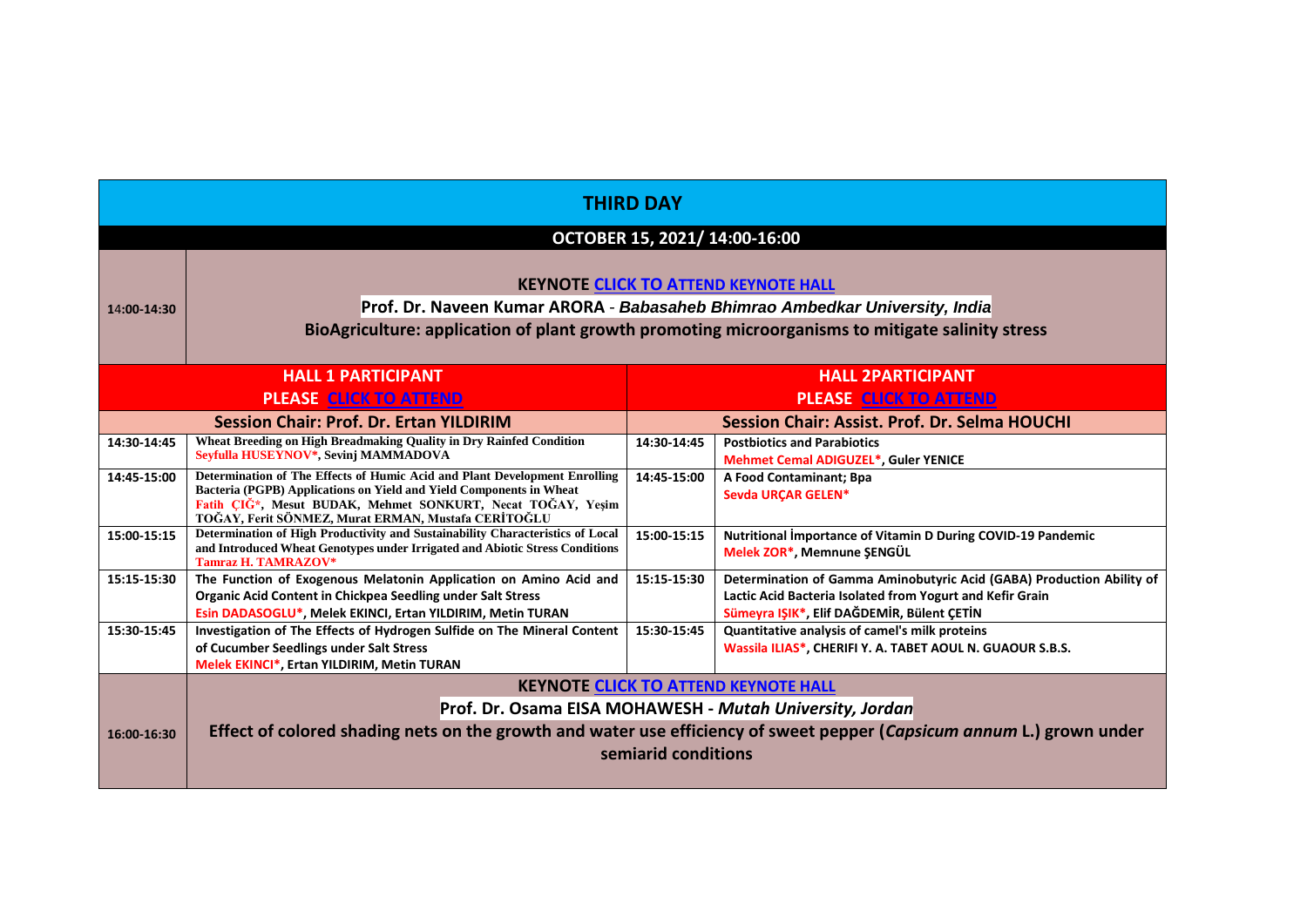| <b>FOURTH DAY</b>                               |                                                                                                                                                                                                               |                                           |                                                                                                                                                                                                 |
|-------------------------------------------------|---------------------------------------------------------------------------------------------------------------------------------------------------------------------------------------------------------------|-------------------------------------------|-------------------------------------------------------------------------------------------------------------------------------------------------------------------------------------------------|
|                                                 |                                                                                                                                                                                                               |                                           | OCTOBER 16, 2021/ 10:00-14:00                                                                                                                                                                   |
|                                                 | <b>HALL 1 PARTICIPANT</b>                                                                                                                                                                                     |                                           | <b>HALL 2PARTICIPANT</b>                                                                                                                                                                        |
| <b>PLEASE CLICK TO ATTEND</b>                   |                                                                                                                                                                                                               |                                           | <b>PLEASE CLICK TO ATTEND</b>                                                                                                                                                                   |
| Session Chair: Assoc. Prof. Dr. Rıdvan KOÇYİĞİT |                                                                                                                                                                                                               | Session Chair: Assoc. Prof. Dr. Adem KAYA |                                                                                                                                                                                                 |
| 10:30-10:45                                     | <b>Effect of Lead and Cadmium Heavy Metals on Plants</b><br>Zeynep GÜL*                                                                                                                                       | 10:30-10:45                               | Trend Analysis for the Aquaculture Production of Rainbow Trout<br>(Oncorhynchus mykiss Walbaum, 1792) in Erzurum, Turkey<br>Semih KALE*, Gökhan ARSLAN, Adem Yavuz SÖNMEZ, Pınar Oğuzhan YILDIZ |
| 10:45-11:00                                     | The Effect of Drought Stress on Plant Growth, Some Physiological<br><b>Properties of Corn</b><br>Zeynep GÜL*, Sevda YAĞANOĞLU                                                                                 | 10:45-11:00                               | <b>Sustainable Aquaculture</b><br>Adem Yavuz SÖNEMEZ*, Gökhan ARSLAN, Yiğit TAŞTAN                                                                                                              |
| 11:00-11:15                                     | Plant Growth Regulator Magic fort he Adaptation of Rice Crop to Climate<br>Change<br>Shah Fahad*                                                                                                              | 11:00-11:15                               | Turkey in the Context of the Common Fisheries Policy of the European<br><b>Union</b><br>Gökhan ARSLAN*, Adem Yavuz SÖNMEZ, Yiğit TASTAN                                                         |
| 11:15-11:30                                     | Evaluations On The Morphological Variation Among Different Populations<br>Of Quedius (Raphirus) cohaesus Eppelsheim, 1888 (Coleoptera:<br>Staphylinidae: Staphylininae: Quediina) In Turkey<br>Senem ÖZDEMİR* | 11:15-11:30                               | Hamatological Index of the Alburnus alburnus Population in Karasu<br>(Erzurum)<br>Veysel PARLAK*, Muhammed ATAMANALP, Arzu UÇAR, Gonca ALAK                                                     |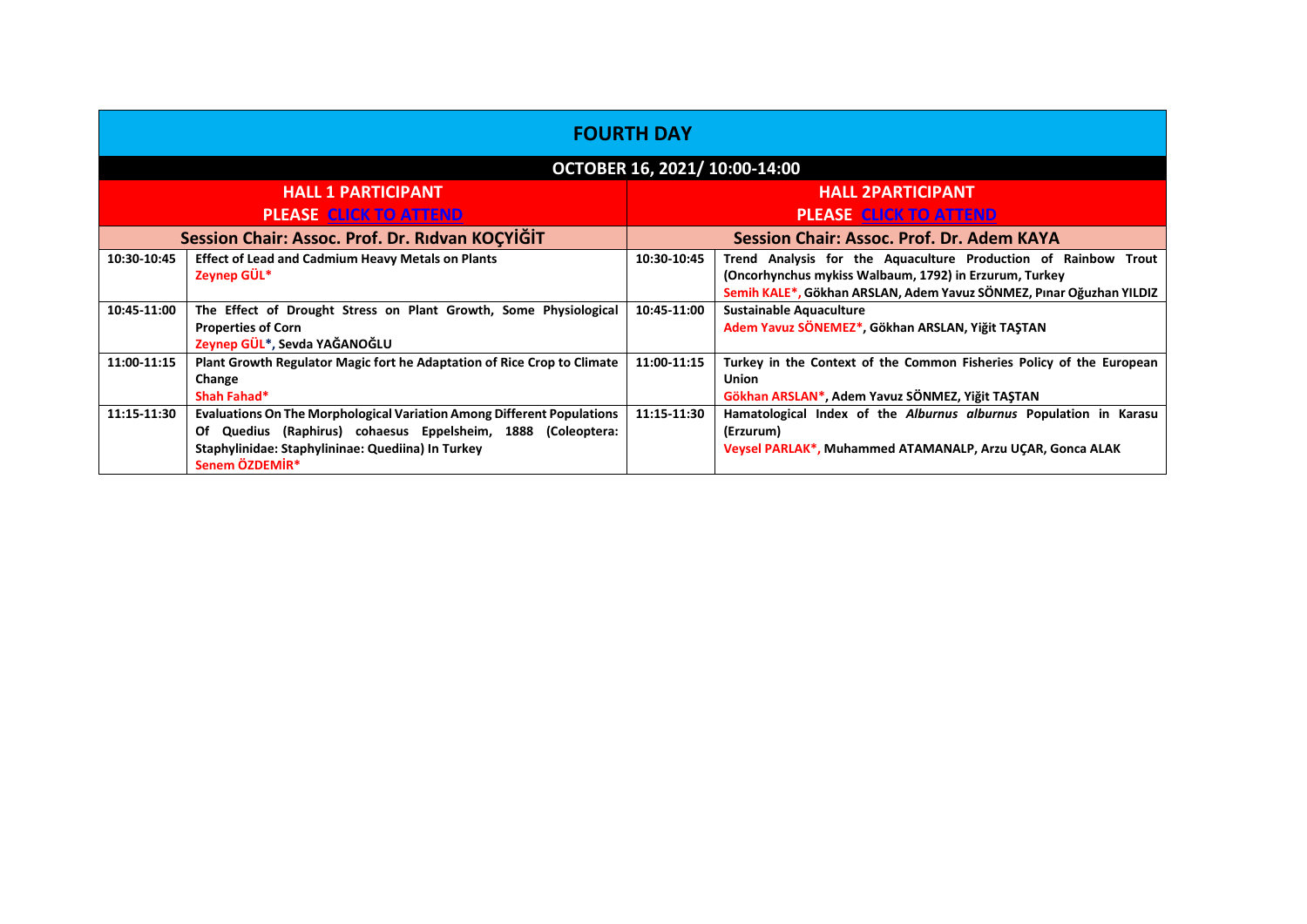## **POSTER PRESENTATION**

|                         | <b>FOURTH DAY</b>                                                                                                                                                                                                                          |
|-------------------------|--------------------------------------------------------------------------------------------------------------------------------------------------------------------------------------------------------------------------------------------|
|                         | OCTOBER 16, 2021/ 14:00-16:00                                                                                                                                                                                                              |
|                         |                                                                                                                                                                                                                                            |
|                         | <b>PARTICIPANT PLEASE CLICK TO ATTEND</b>                                                                                                                                                                                                  |
| $\mathbf{1}$            | Phenotypic Characterization of Adult Homing Pigeon Based on Qualitative Traits and Haemoglobin Type<br>Oladejo Hafsat ABISOLA*, Abubakar IA, Sola Ojo FE                                                                                   |
| $\overline{2}$          | The Effectiveness Methods Of Adding Organic -Mineral Fertilizers On The Yield Of Early Potatoes In The Conditions Of The Hissar Valley<br>Bobokhonova K. ZEBINISSO*, A.F. Salimzoda, R.B. Boymurodov                                       |
| $\overline{\mathbf{3}}$ | Antihemolytic And Antioxidant Activities Of Santolina Chamaecyparissus Aerial Part<br>Meriem DJARMOUNI*, Moufida ADJADJ, Abderrahmane BAGHIANI                                                                                             |
| 4                       | Polyphenols Content And Antioxidant Activity of Santolina Chamaecyparissus Plant<br>Meriem DJARMOUNI*, Moufida ADJADJ, Abderrahmane BAGHIANI                                                                                               |
| 5                       | New Report of an Unrecorded Type of Larval Hysterothylacium sp. (Nematoda, Anisakidae) in Sphyraena jello From The Persian Gulf, Iran<br>Hossenalı Ebrahimzadeh MOUSAVI*, Masoumeh GHADAM, Mehdi SOLTANI, Hooman RAHMATI-HOLASOO           |
| 6                       | O Fever as a Neglected Foodborne Disease<br><b>Hamza KHALED*</b>                                                                                                                                                                           |
| $\overline{7}$          | SARS-COV-2 and Wild Animals : To What Degree Are They Involved in The COVID-19 Pandemic?<br><b>Hamza KHALED*</b>                                                                                                                           |
| 8                       | <b>Evaluation of The Spirulina Platensis Antimicrobial Activity</b><br>Amor BENCHEİKH*, Abdelmalek OULMİ, Noureddine ROUAG, Ahlem KOUACHİ, Khadidja HAİF, Asma GHARZOULİ, Meriem Barkahoum DAICHI                                          |
| 9                       | Evaluation of The Inhibitory Effect of Two Fungicides Against Two Isolates of Fusarium culmorum*<br>Amor BENCHEIKH*, Abdelmalek OULMI, Noureddine ROUAG, Khalida BELKADI, Asma GHARZOULI, Meriem Barkahoum DAICHI, Imene BELABED           |
| 10                      | First Report of Toxoplasma gondii Infection in the Dromedary Camel (Camelus dromedarius) Population in Algeria<br>Abdellah MOHAMED CHERIF*, Samır ANSEL, Hocine BENAISSA, Karima BENFODIL, Djamel KHELEF, Rachid KAIDI, Khatima AIT-OUDHIA |
| 11                      | Impact of Mercuric Toxicity in Saline Soil on Growth and Some of Enzymes in Turnip Plant<br>Alaa edden ALSALEH*, Ali Reza ASTARAEI, Hojat EMAMI, Amir LAKZIAN                                                                              |
| 12                      | Comparative Analysis of Growth Trait, Cloaca Temperature, Respiratory Rate, Heat Stress Index and Blood Parameters of Adult Local Chicken and Exotic Broilers<br><b>Hassanat SHUAIB*</b>                                                   |
| 13                      | <b>Identification of Peanut Protein Allergens by Two-Dimensional Gel Analysis</b><br>Imène BOUALEG*, Aissa BOUTEBBA                                                                                                                        |
| 14                      | Methods For Detection and Enumeration of Shiga Toxin Escherichia coli In Water And Foodstuffs: An Overview<br>Abdelmalek MERIBAI*, Yousra MADOUI, Ahmed BAHLOUL, Abdelouahab DIAFAT                                                        |
| 15                      | Identification of Ticks (Arthropoda, Ixodidae) in Cattle on Farms in Chelghoum El Aïd and Guelma and the first discovery of the species Rhipicephalus camicasi<br>Karima KOHIL*, DERRADJ L, KHEMIS LS, MEDJMEDJ M                          |
| 16                      | Enhanced Isoamyl Acetate Production By Transesterification Reaction Using Liquid-Gas Biphasic System<br>Rachida KIRDI*, Sarrai ABDELAZIZ, Mohamed GARGOURI                                                                                 |
| 17                      | Antioxidant and Anti-inflammatory Activities of Inula viscosa Aqueous and Methanolic extracts<br>Seoussen KADA*, Hammama BOURICHE, Nassima KARNOUF, Dalila MESSAOUDI, Hadjer SEKHRI ZOGGAR, Chaima SEDRATI, Abderrahmane SENATOR           |